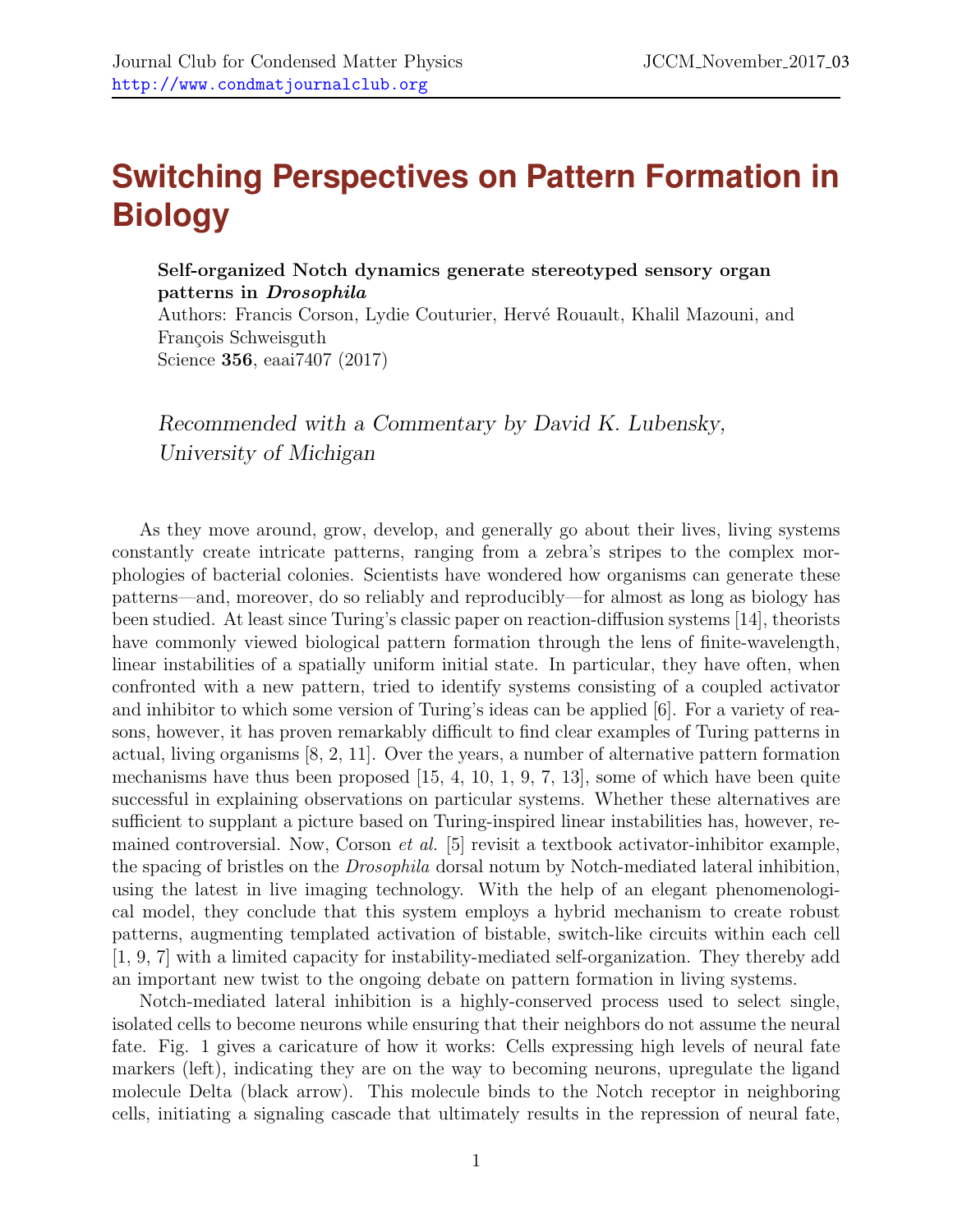and hence of Delta, in those neighbors (right; blunt-ended black arrow). Thus, once one cell is well on its way to becoming a neuron, it forces those cells that receive its Delta signal not to go down the same path. Depending on which cell "wins" this battle for neural fate, the signals could of course also travel in the opposite direction, but the signaling pathway in this direction is not activated when the right-hand cell has low levels of neural fate markers, as drawn (lighter arrows and Delta and Notch molecules, above). In this simplest form, the Notch-Delta system drives a linear instability from an initial, uniform pattern of Delta expression to a regular pattern of alternating neural and non-neural cells, in a manner very much in the spirit of Turing's original model of diffusing activators and inhibitors (albeit with the important differences that pattern length scales are set by the cell size rather than by diffusion lengths and that self-activation is replaced by the geometric constraint that a cell cannot directly inhibit itself). A large body of recent work, however, has emphasized that the signaling network can in reality be much more complicated; in particular, a variety of molecular mechanisms can have the net effect of introducing positive feedback loops of Delta on its own activity within each cell (orange dashed arrow), which can allow Delta levels to become bistable for certain ranges of Notch signal inputs (see, for example, [\[12,](#page-5-6) [1,](#page-4-4) [7,](#page-4-5) [3,](#page-4-7) [5\]](#page-4-6) and references therein).

One classic context where Notch-mediated lateral inhibition is responsible for pattern formation is the stripes of mechanosensory bristles ("microchaetae") on the back of the adult fruit fly. The bristles look like prominent, thick hairs that form a series of parallel rows down the fly's back, with individual bristles having roughly regular spacing along each row (Fig. [2\)](#page-2-0). These patterns of hairs can be traced back to patterns of cells expressing high levels of neural fate markers in the early pupal stage of fly development. (The bristles are associated with neurons that transmit information about mechanical deformations of the hairs back to the fly brain, hence the connection to patterns of neural fate.) In a textbook presen-



<span id="page-1-0"></span>Figure 1: Cartoon of Notch-mediated lateral inhibition. (See text for an explanation of symbols.)

tation, the formation of bristle patterns proceeds in two steps: First, neural fate markers are upregulated uniformly in a long "proneural stripe" about 5 or 6 cells wide. What determines the location of this stripe and the spacing between different stripes is often left rather vague; one popular view has been that some sort of prepattern established by the expression of other genes dictates their position. Then, in a second stage, lateral inhibition within each stripe selects individual cells to become neurons while inhibiting neural fate in all of the other cells. (The spacing of the bristles is too large to be consistent with Notch-Delta signaling only between neighboring cells; this is thought to be explained by the presence of long, thin, Delta-rich filopodia that cells extend outwards over distances as large as several cell diameters to signal to cells that are not their immediate neighbors.)

Corson and coworkers set out to determine whether this standard picture is correct. In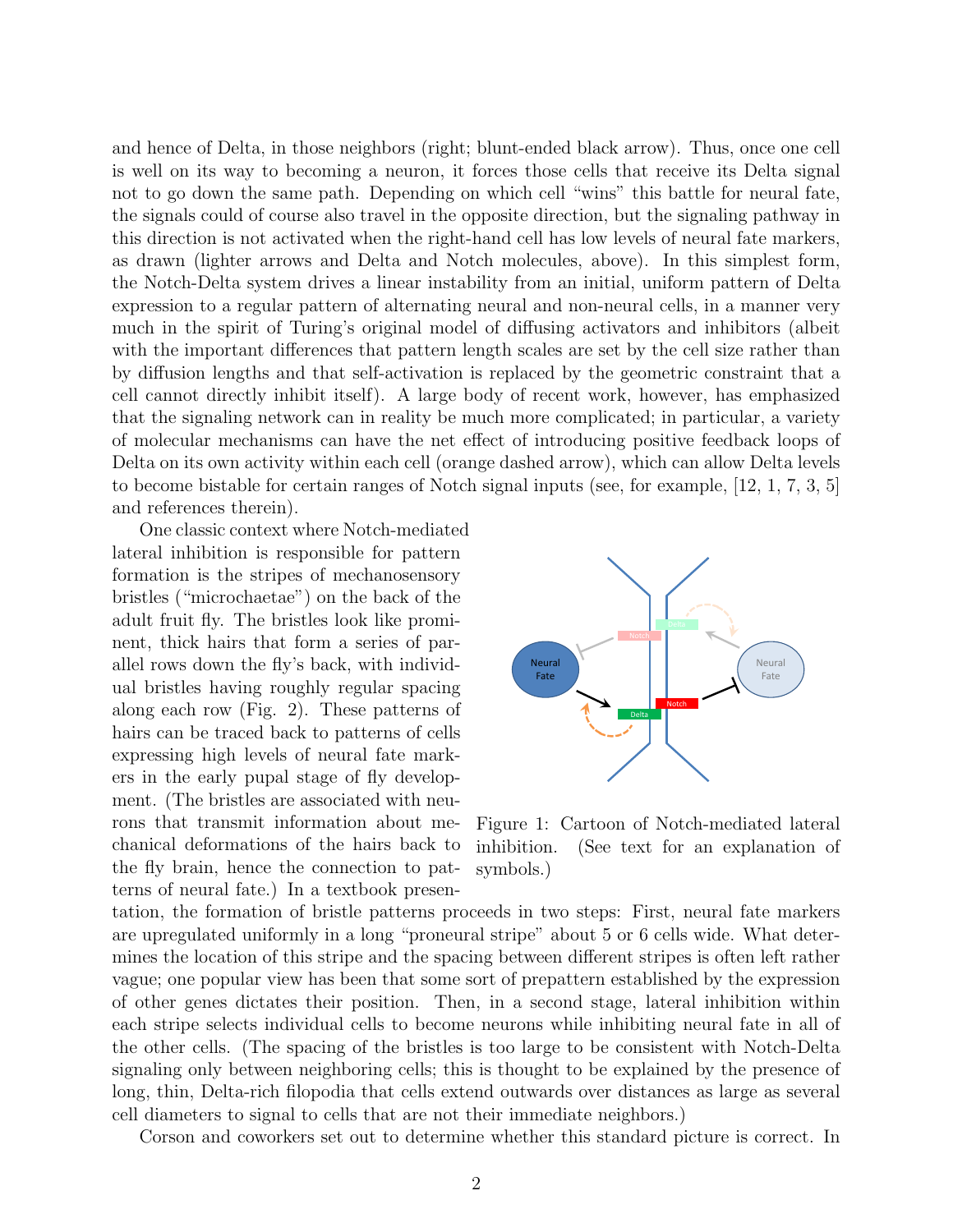

<span id="page-2-0"></span>Figure 2: Formation of bristle patterns in Drosophila. Initially, all cells have low expression of neural fate markers (not shown). These markers are then upregulated to an intermediate level in stripes of cells (light blue, left). The pattern of neural markers in these stripes then gradually refines, until the markers are expressed at high levels in isolated, regularly spaced cells that will eventually become the bristles (dark blue circles, right), but have been turned off in all other cells. Remarkably, the "winning" bristle precursors are consistently found in the centers of the stripes, an observation that is difficult to reconcile with a pattern-forming mechanism that relies primarily on instabilities of spatially uniform states but that arises naturally within a switch and template model. (Only two stripes and three neural cells per stripe are shown; in reality, both numbers are larger.

particular, they asked: 1) Is the location and spacing of the proneural stripes set entirely by a prepattern, or does self-organization and interaction between the stripes play a role? 2) If self-organization is important at the stripe stage, is it driven by Notch signaling or by some other pathway? 3) Is the selection of individual neural cells from each stripe an entirely self-organized process driven by a linear instability, or do other mechanisms play a role? Their answers, in brief, are 1) There is a pattern of initial Delta expression, but after that stripe location and spacing is driven by interactions between the stripes, not entirely dictated by a rigid prepattern. 2) Thus, stripe formation and stripe resolution to individual cells are both driven by Notch signaling. And 3) The refinement of proneural stripes to a pattern of individual neural cells is not driven by a simple linear instability, but instead by a more involved mechanism in which cell-autonomous bistability plays an important role.

To arrive at these conclusions, Corson *et al.* began by imaging the expression of Delta, of proneural markers, and of other related genes in living flies over the course of about 10 hours early in the pupal stage of development. This remarkable technical feat is central to their paper: If they have been able to understand better how bristles are patterned, this is in large part because they are the first to have been able to watch the evolution of the pattern over time.

To interpret these time courses of gene expression, Corson *et al.* turn to a very simple model. The state of cell j is described by a single variable  $u_j$  that varies from 1 for cells committed to become neurons to -1 for cells that definitely will not adopt a neural fate.  $u_j$  feeds back positively on itself and is also influenced by an aggregate signal  $s_j$  from all neighboring cells, leading to the dynamics

$$
\frac{du_j}{dt} = f(u_j - s_j) - u_j,
$$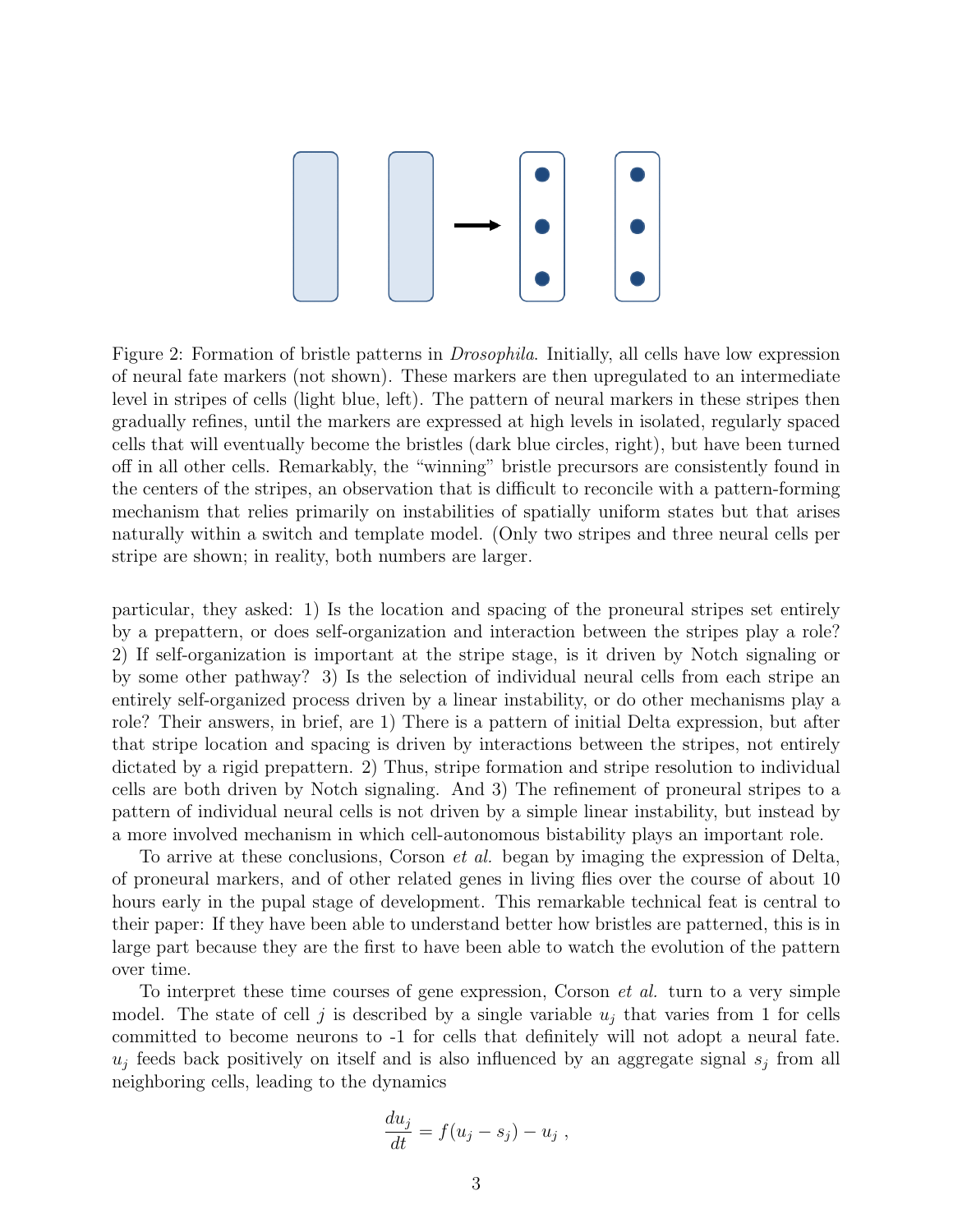where  $f$  is a sigmoidal function encoding the positive feedback and

$$
s_j = \sum_k c_{jk} D(u_k)
$$

is a weighted sum of inputs from other cells with strength  $D(u_k)$ , where D is a strongly increasing function of its argument. If the signal  $s_j$  is viewed as a bifurcation parameter, then  $u_j$  has a classic bistable bifurcation diagram: At high enough values of  $s_j$ ,  $u_j$  always flows to a single, low fixed point, and at low enough  $s_j$  it has only a single fixed point at a higher value of  $u_j$ . For intermediate  $s_j$ , however, both fixed points persist, and  $u_j$  is bistable. The author's use of an entirely phenomenological model, in which a great deal of biological complexity is boiled down to a single variable  $u_i$  that does not have a straightforward molecular interpretation, is the second key to their ability to make progress on a difficult problem: Previous models have usually felt compelled to use the concentrations of specific molecules as their dynamical variables, and the consequent complexity has often made it hard to analyze the resulting equations cleanly. In contrast, by insisting on the simplest description consistent with the basic experimental facts, Corson et al. are able to understand the different possible dynamical regimes in depth and thus to come to clear conclusions about which scenarios are allowed by their data and which are ruled out.

To understand how the Corson et al. model behaves, it is useful to think of two limiting cases; Corson and coworkers' full description of the patterning process essentially interpolates between these extremes. One limit is that of a Turing-like linear instability: If  $u$  is initially set to an intermediate value in every cell, any small fluctuations in  $u$  levels will be amplified, with some cells rising towards the high-u, neural state and others being forced down to the  $low-u$ , non-neural state. This limit has the advantage that you are guaranteed that only isolated cells will become neurons, but the disadvantage that instabilities are by their very nature difficult to control, leading to at least some variability in the final pattern. The alternative limit emphasizes the bistable, switch-like nature of u's dynamics. We imagine that u starts low in all cells and that some external signal then gradually causes it to increase (or equivalently, causes s to decrease). Eventually, for small enough s, the low u state will disappear in a saddle-node bifurcation, and cells will begin flowing towards the high  $u$  state. Those that get there first will then be in a position to inhibit their neighbors, increasing the s levels they see and forcing them back down to low u. In this mechanism, the timing of initial activation of u essentially determines which cells will eventually become neurons – those that are activated first have a built-in advantage that is difficult to overcome. Thus, the pattern-forming dynamics can refine and extend an initial template or prepattern, but they do not spontaneously break symmetry to create a pattern in the absence of any initiating cues. This has the advantage of allowing a more controlled pattern formation process. In the form in which it was originally proposed [\[1,](#page-4-4) [9,](#page-5-4) [7\]](#page-4-5), however, this "switch and template" mechanism contained no means to turn off cells that had reached the high  $u$  fixed point, making it susceptible to characteristic errors in which twinned neural cells appear. The richer description proposed by Corson *et al.*, however, shows how to move away from this extreme limit and ensure that such situations are always unstable. It combines the switch and template advantages of directed, step-wise pattern formation with an instability-driven mechanism's intrinsic error correction ability.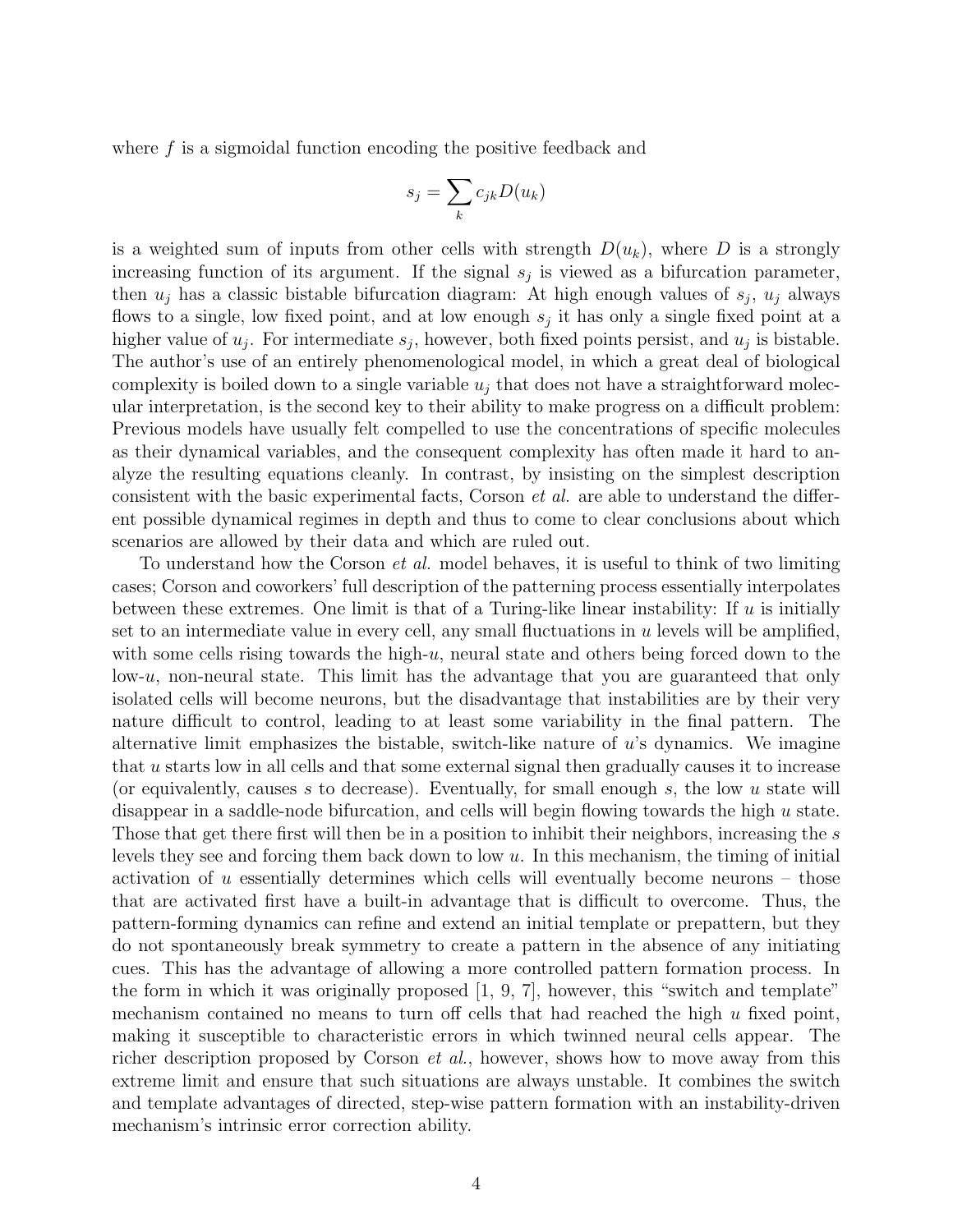The work of Corson *et al.* hence provides the strongest contribution yet to the growing body of evidence [\[1,](#page-4-4) [9,](#page-5-4) [7,](#page-4-5) [3\]](#page-4-7) that cell-autonomous positive feedbacks, and the bistable, switchlike behavior they induce, are essential elements of Notch-mediated pattern formation. This mechanism contrasts strongly with one in which everything proceeds through instabilities, but it explains a number of observed features that are otherwise difficult to understand. Foremost among these is the clear, reproducible order in which proneural stripes (and the analogous proneural groups in other related systems) refine: It is almost always seen that the cells at the edges of the stripes turn off first, even though they might naively be thought to receive a weaker inhibitory signal than the cells in the center of the stripe, and that the eventual neural cells are in the center of the stripe. This is difficult to explain with an instability, but makes perfect sense in a switch and template picture when one realizes that the initial activating signal is stronger in the stripe centers than at the edges. At the same time, because all of the cells in the center of the stripe are activated almost simultaneously, a switch-based mechanism cannot easily explain why this center line breaks up into a pattern of single, evenly-spaced neurons. Corson and coworkers solve this problem by allowing an instability to break up groups of cells that the prepattern has been unable to distinguish. Their model thus manages to have the best of both worlds.

## References

- <span id="page-4-4"></span>[1] O. Barad, D. Rosin, E. Hornstein, and N. Barkai. Error minimization in lateral inhibition circuits. Sci Sign, 3:ra51, 2010.
- <span id="page-4-2"></span>[2] T. Biancalani, F. Jafarpour, and N. Goldenfeld. Giant amplification of noise in fluctuation-induced pattern formation. *Phys Rev Lett*, 118:018101, 2017.
- <span id="page-4-7"></span>[3] K.-Y. Chen, et al.. A notch positive feedback in the intestinal stem cell niche is essential for stem cell self-renewal. Mol Sys Biol, 13:927, 2017.
- <span id="page-4-3"></span>[4] J. Cooke and E. C. Zeeman. A clock and wavefront model for control of the number of repeated structures during animal morphogenesis. J Theor Biol, 58:455, 1976.
- <span id="page-4-6"></span>[5] F. Corson, L. Couturier, H. Rouault, K. Mazouni, and F. Schweisguth. Self-organized notch dynamics generate stereotyped sensory organ patterns in drosophila. Science, 356:eaai7407, 2017.
- <span id="page-4-0"></span>[6] A. J. Koch and H. Meinhardt. Biological pattern formation: from basic mechanisms to complex structures. Rev Mod Phys, 66:1481, 1994.
- <span id="page-4-5"></span>[7] D. K. Lubensky, M. W. Pennington, B. I. Shraiman, and N. E. Baker. A dynamical model of ommatidial crystal formation. Proc Nat'l Acad Sci USA, 108:11145, 2011.
- <span id="page-4-1"></span>[8] P. K. Maini, T. E. Woolley, R. E. Baker, E. A. Gaffney, and S. S. Lee. Turing's model for biological pattern formation and the robustness problem. Interface Focus, 2:487, 2012.